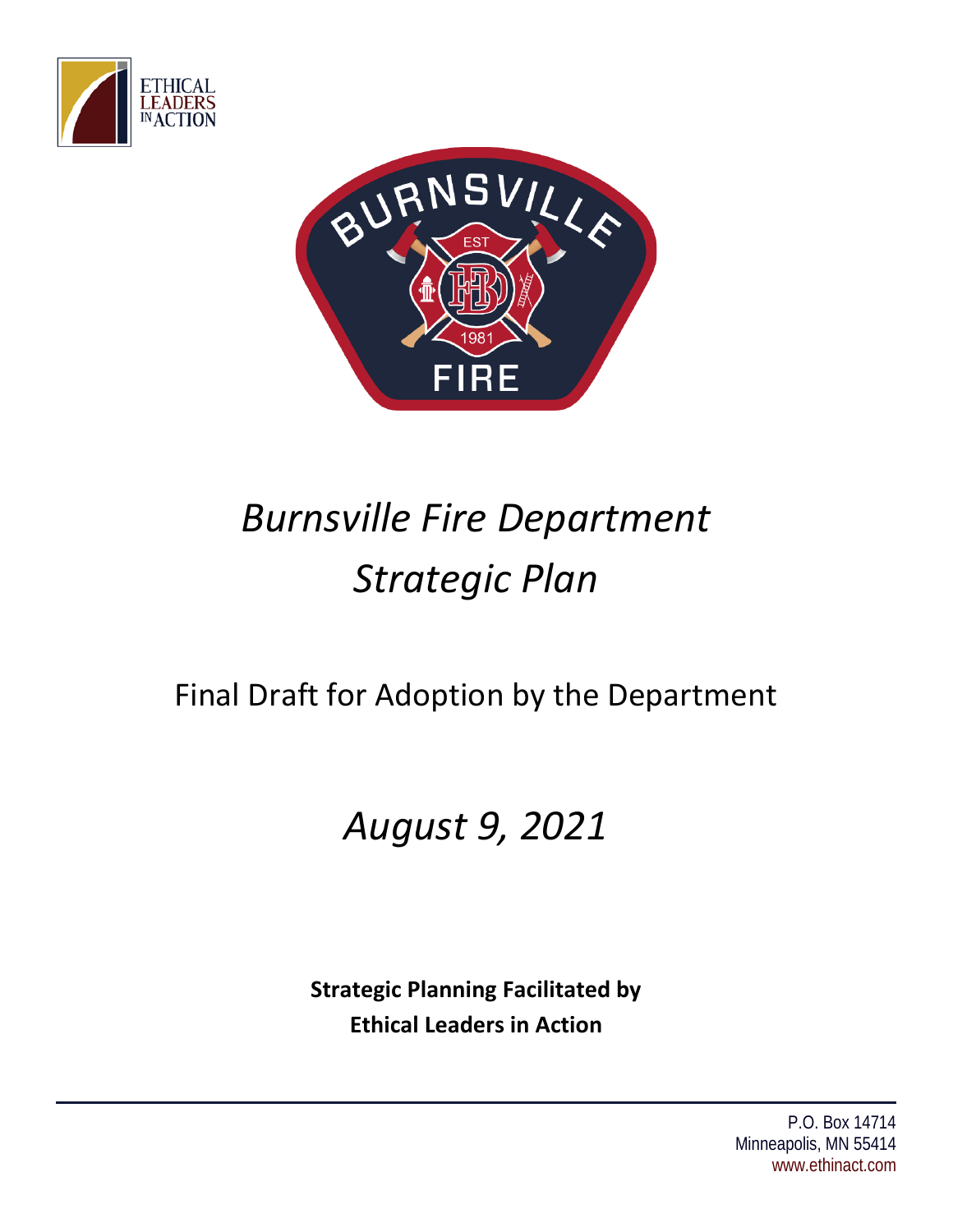# Introduction

<span id="page-1-0"></span>Burnsville Departmental leadership recently engaged personnel across the agency in a strategic planning process to guide both strategic investment and some day-to-day operating decisions over the next 3-5 years. This document is the result of those efforts. The strategic plan was developed in accordance with the following principles:

- 1. The strategic initiatives are based on a thoughtful, internal assessment of the strategic status of the BFD, as articulated in the plan. Each initiative and all efforts are to be focused on achieving meaningful improvement in one or more of the following respects:
	- a. **Excellence in Service Delivery.** This includes the BFD's readiness and capacity, and is intended to include all aspects of service delivery, from risk prevention and public education through emergency medical services and fire/rescue responses.
	- b. **Sound Stewardship of Public Resources.** Investments are to be aligned with real benefits to the community, and made in ways that manage costs and benefits, short and long-term.
	- c. **Fairness.** This includes advancing principles of justice and equity with respect to all stakeholders. Fairness also requires appropriate transparency and accountability in leadership at all levels of the department. Finally, the strategic plan recognizes firefighter safety and wellness as critical values.
- 2. **We are focused on feasible initiatives with a sharp focus on the next 3-5 years and a much longer-range view of the department, as well.** The BFD recognizes that its departmental priorities must be considered within the broader context of the City's needs and pans. This plan contemplates longer-range implications for all initiatives, but projections are limited to a more foreseeable time horizon. These initiatives are also consistent with the BFD's current Standard of Response Coverage ("SOC"), which will remain in effect during the timeframe of this strategic plan.
- 3. **The final strategy must reflect the perspectives of departmental leaders at all levels (including union leadership and internal subject matter experts).** This strategic planning effort was led by the Organizational Improvement Committee (OIC). The Fire Chief and leadership team are ultimately accountable for the content of this plan, and for leading in its implementation. At the same time, effective implementation requires cooperation from multiple stakeholders and, in some instances, from every member of the department. Therefore, the plan itself was informed by broad departmental input.

#### **Strategic Planning Process Overview**

Our aim was to develop a substantive strategic plan that reflects the thoughtful input of virtually all members of the department. The Organizational Improvement Committee (OIC), which comprises all ranks and divisions of the department, led in generation of the strategic plan, with executive support from departmental command. An outside consultant, Charles Weinstein of Ethical Leaders in Action, conducted an initial session with the OIC to frame the project, and then conducted interactive, working sessions with:

- Firefighters and officers on each shift, including time with firefighters alone.
- The entire fire prevention team.
- Chief officers.
- The OIC as a multi-level input group.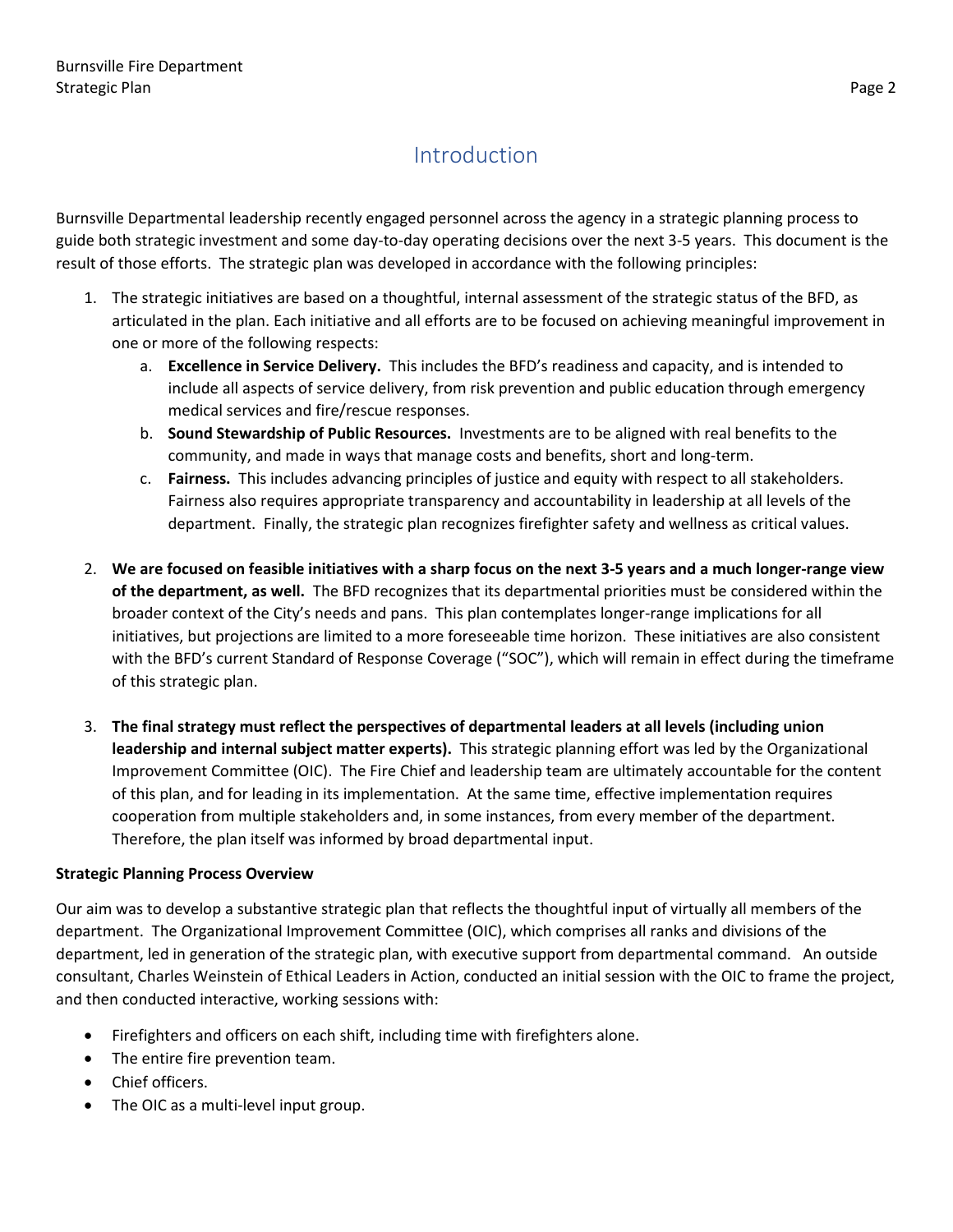Each discussion following the shifts and Fire Prevention included increasingly specific "hypotheses" for discussion. This report is the result of this process of broad inquiry followed by thoughtful narrowing of focus. It is also explicitly consistent with the BFD SOC, which was accepted by the Burnsville City Council in April 2021.

This report consists of the following sections:

- 1. This **Introduction**, including the Table of Contents, below.
- 2. A statement of the BFD's well-established **Mission and Organizational Values**
- 3. **Strategic Situation Summary** and **SLOT Analysis**
- **4. Strategic Objectives and Initiatives**
- **5. Conclusion**

This is intended to be an internal document, without the layout and graphic treatments associated with a document for public distribution.

### <span id="page-2-0"></span>Table of Contents

### **Contents**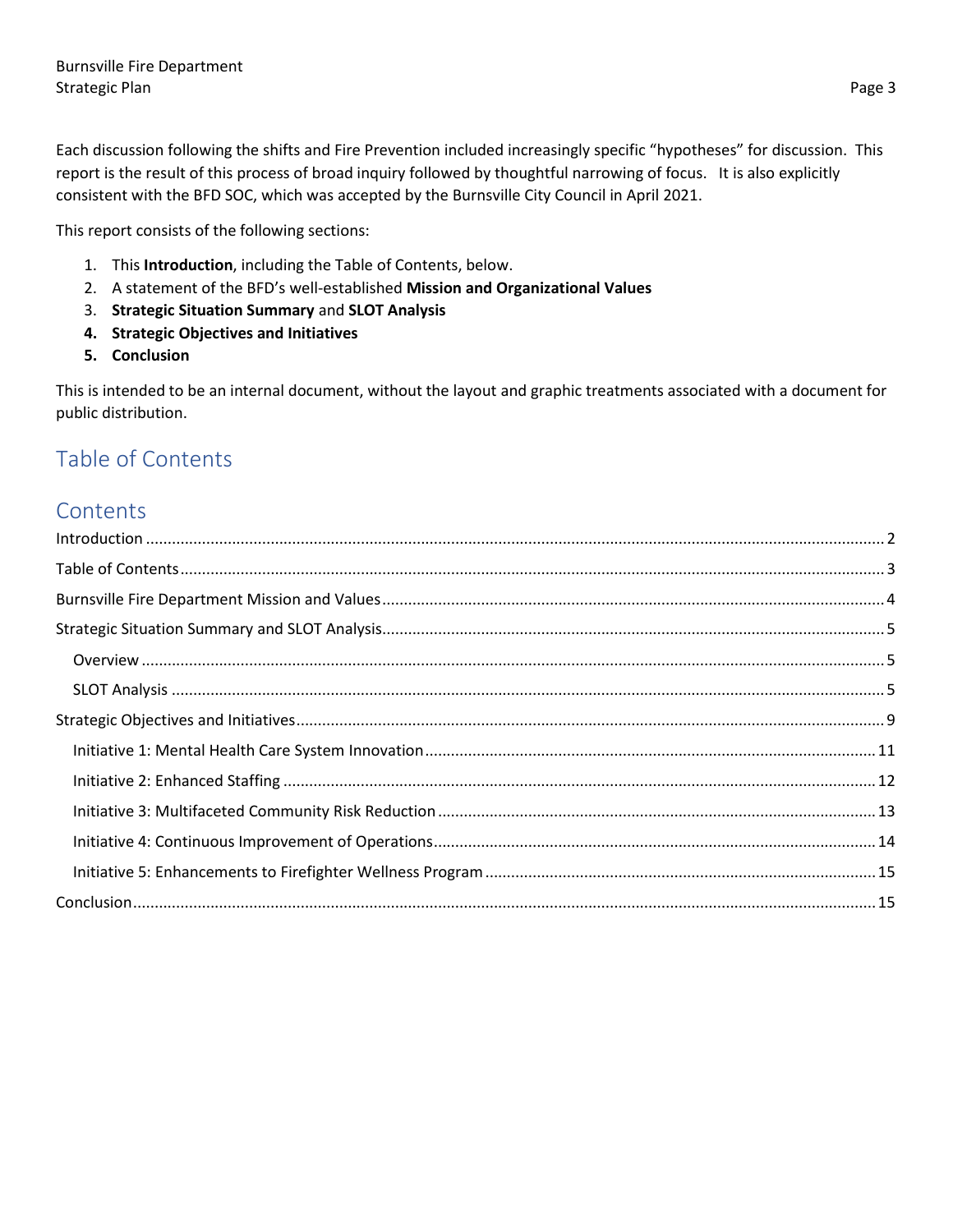# Burnsville Fire Department Mission and Values

<span id="page-3-0"></span>Departmental command and the OIC determined at the beginning of the process that we would not revise the departmental mission and values as part of this process, but we would inquire of department members whether there was a substantial desire among firefighters and officers to do so. Participants generally endorsed the current mission and values; there was no stated desire to revise them at this time.

The general level of support for the departmental mission and values makes these concepts an excellent foundation for the strategic plan. As will be noted below, the SLOT analysis was formulated in terms of the department's ability to pursue its mission in accordance with its values. The impact of potential strategic initiative was likewise considered in these terms.

# Mission Statement

# *The Burnsville Fire Department is dedicated to providing efficient and effective Fire, Medical, Rescue, and Prevention Services of the highest quality*

Values Statement:

# *The Burnsville Fire Department operates with a commitment to personal and organizational Character, Communication, Collaboration and Competent excellence.*

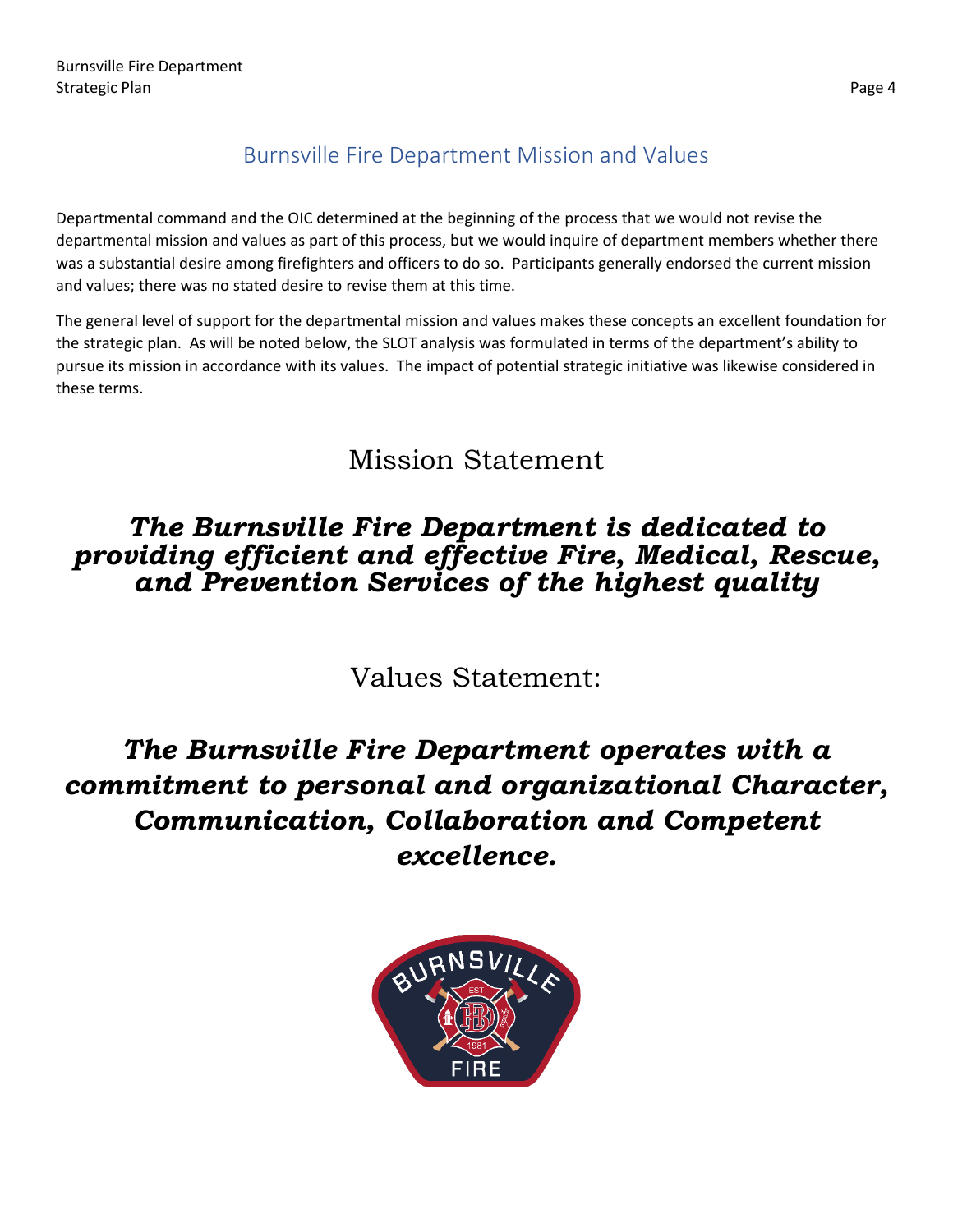# Strategic Situation Summary and SLOT Analysis

#### <span id="page-4-1"></span><span id="page-4-0"></span>Overview

The Burnsville Fire department is dedicated to community risk reduction and all-hazard response, including emergency medical services (EMS) at the level of advanced life support (ALS). The City and surrounding areas include a full range of public and private occupancies, from large retail and heavy industry to houses of worship, schools and clinics, storefronts, and other small businesses. Housing stock is equally diverse, including single-family and multi-unit housing, as well as assisted and congregate living facilities built over many decades. The surrounding area includes the Minnesota River and some smaller lakes and waterways, as well as wetlands and other rough terrain. Burnsville Fire participates in the Dakota County Special Operations Team (SOT) for technical rescue and hazardous materials response. As is the norm in the Twin Cities Metropolitan Area, BFD works closely with neighboring departments as auto- and mutual-aid partners in fire suppression and larger incident responses. Joint trainings are conducted on a regular basis, though there is room to expand those practices.

BFD is a generally high-performing organization. The department is highly committed to fire prevention and public education as community risk reduction strategies. BFD has also earned its regional reputation as an outstanding provider of emergency medical services, and as an employer of choice for highly skilled paramedic-firefighters who want to work hard answering calls, training, and otherwise maintaining a high state of readiness. The breadth of participation and thoughtful input from department members during this strategic planning process was an indicator of a high level of staff engagement and a general desire to participate in setting the department's direction. The greatest opportunity for workforce improvements is to achieve greater diversification to reflect the community more fully. This is a known challenge for Burnsville Fire Department (as it is for most public safety agencies).

The department is generally well-equipped and will soon benefit from a new station, currently under construction. That fully purpose-built facility will include housing, training, fitness, and vehicle and equipment spaces designed to contribute to readiness, firefighter wellness, and efficiency of emergency response. The department also has some structural limitations: the two-station footprint affects emergency response time, and budget-driven staffing limitations and increasing call volumes can be taxing on crews. More important, the current staffing levels limit the resources available for responding to fires, especially when concurrent medical runs are underway. As noted above, it is well understood that fire suppression operations in Twin Cities suburbs are conducted by multiple departments under automatic aid and mutual aid agreements.

Each of the above topics is described in more detail in the following factor analysis.

#### <span id="page-4-2"></span>SLOT Analysis

Input from department members directly informed the following SLOT analysis, which describes the status of department relative to the above strategic mission and values. (A more common acronym is SWOT, where "limitations" is replaced by "weaknesses.")

- **Strengths** Factors internal to BFD that contribute to its ability to achieve its mission.
- **Limitations** Factors internal to BFD that inhibit, limit, or threaten its ability to achieve that mission. Traditionally called "weaknesses."
- **Opportunities**  Factors primarily outside BFD that promote or contribute to success. These function as "tailwinds."
- **Threats -** Factors primarily outside BFD that tend to inhibit success. These function as "headwinds."

In a very meaningful sense, this SLOT analysis represents a consensus of how department stakeholders see the organization. As such, it is intended to serve as a baseline for discussion of strategic priorities, and to inform operational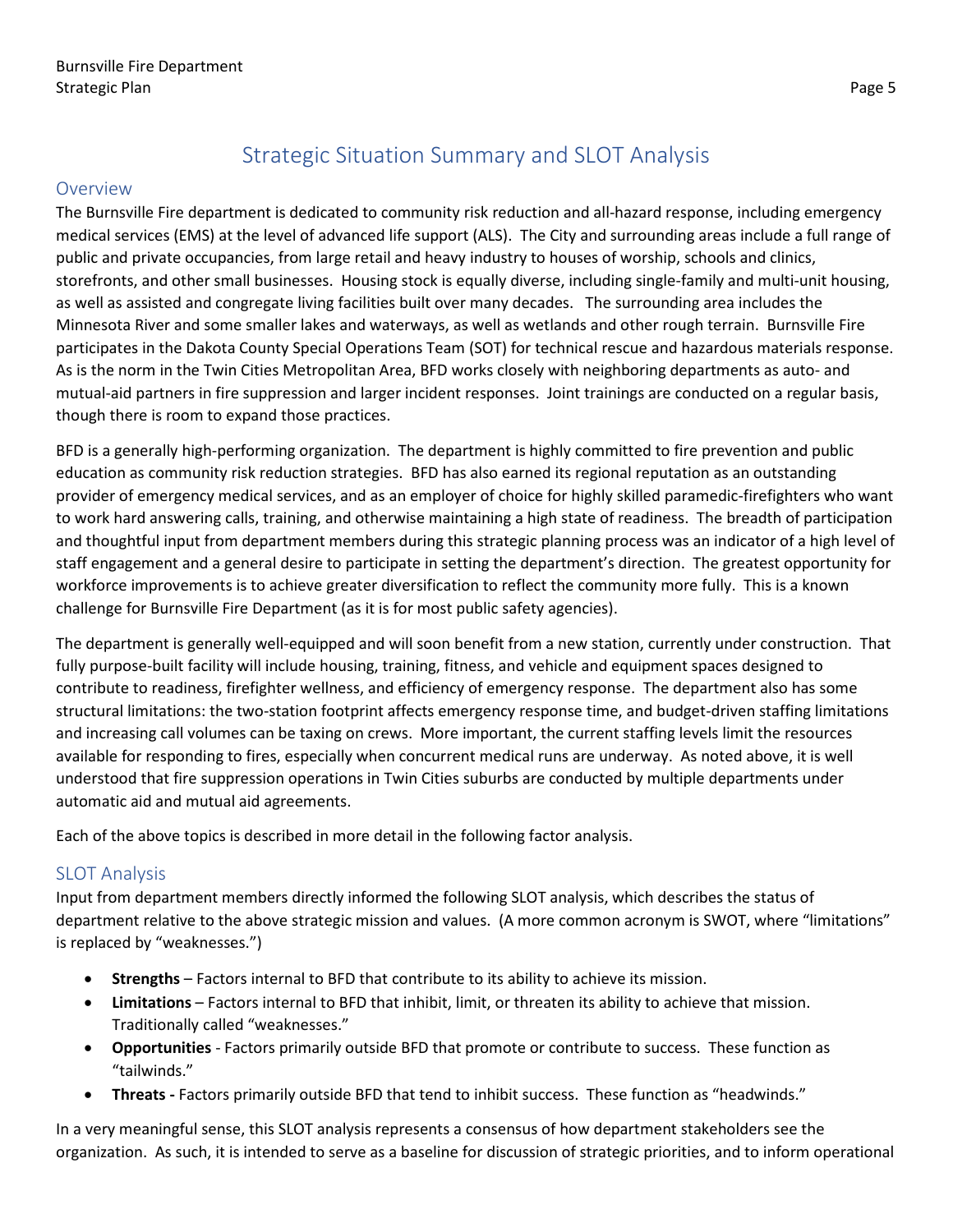decisions, as well. Even as these factors change over time, grounding leadership discussions in the mission and circumstances of the BFD is a useful technique for focusing all participants on a shared perspective of the department.

#### **Strengths**

#### • **Fully capable EMS agency**

All firefighters and company officers are also paramedics. This provides flexibility in staffing and deployment, as all personnel are equipped to play all roles in a medical response, in addition to their roles in responding to other calls. Medical direction is strong, and personnel are trained and equipped to perform "at the top of their licenses." They are also trained and socialized to provide compassionate care, treating each patient as a good neighbor – and as they would want a family member to be treated. Personnel take justified pride in the manner in which EMS services are delivered.

#### • **Highly skilled and engaged firefighters**

The department's capabilities are due primarily to a culture of performance and a high level of mutual support among employees at all levels. This is the result of multiple factors. Workforce quality begins with the department's hiring and onboarding practices, including leaders' willingness to use the probationary employment period to truly assess suitability of the employees.

Even in a challenging period for recruitment nationwide, BFD continues to attract excellent candidates. Further evidence of the strength of the workforce can be found in the number of Burnsville "alumni" serving as fire chiefs and other chief officers in multiple other departments.

#### • **Well-Equipped**

The department is well-equipped with a highly capable fleet and the right tools for their full scope of practice. The new station will add facilities and design features that further increase readiness, efficiency of response, and firefighter wellness.

#### • **Mutual and automatic aid partnerships**

BFD is prepared - equipped and trained - for effective joint responses with neighboring departments. Recurring joint training at the shared ABLE Center further supports continued readiness. As noted below, while effective joint response is truly a BFD strength, it also represents an opportunity for continued development.

#### • **Strategic**

BFD is strategy-driven, working under both a standard of cover and a strategic plan. Each of these frameworks are built and maintained with a high degree of input, with members of all ranks contributing to setting direction and to continuous improvement.

#### • **Committed to safety and wellness**

The City and the Fire Department have demonstrated a commitment to protect the safety and wellness of department members with multiple investments, such as useful fitness equipment and spaces at the stations, use of two sets of turnout gear and specialized cleaning equipment, and the ongoing implementation of cancer risk reduction measures. The new fire station design reflects many best practices for firefighter wellness, and the BFD's investments in training reflects its commitment to safety and wellness as well as in operational effectiveness and efficiency.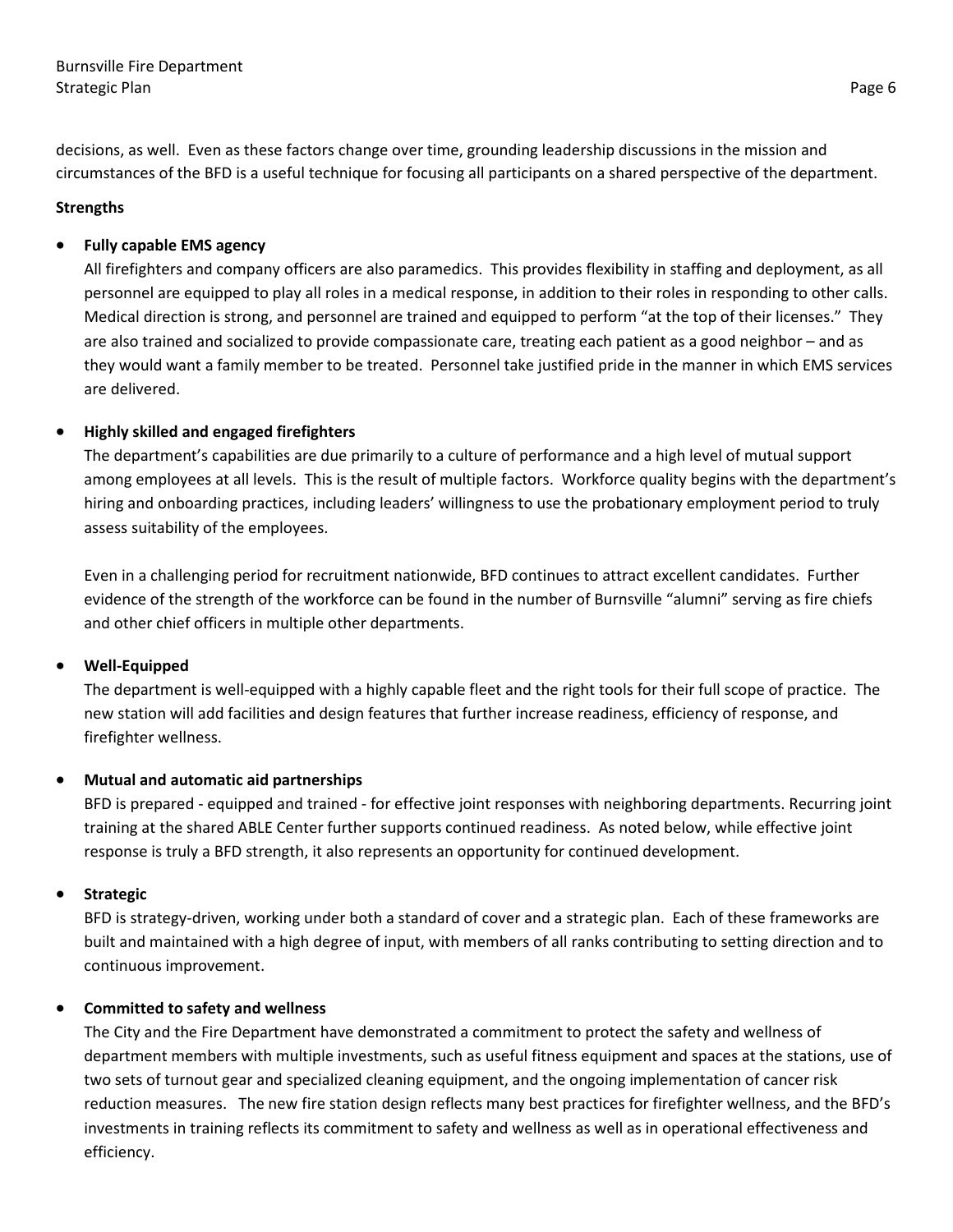#### **Limitations**

#### • **Budget-driven staffing limitations**

Operational staffing often limits the department's fire suppression and emergency response, especially with concurrent medical calls in progress. This requires the department to implement time-delayed tactics for fireground operations while relying heavily on mutual aid partners. Staffing also limits community risk reduction efforts, as firefighters are often not available for public education or community engagement duties.

As noted in the BFD's SOC document, call volumes continue to increase at rates that far outstrip departmental staffing, especially on-shift staffing. This exacerbates the above-noted operational limitations. It also contributes to some stress among responders who naturally want to have all the resources necessary to achieve the best possible outcomes in response to any emergency incident.

#### • **Geography**

The BFD's two-station footprint in a community with Burnsville's geography leads to longer response times in some areas. As a practical matter, some residents or businesses must wait longer for emergency assistance by virtue of their distance from a fire station. The limitations of this footprint can be seen in the City's ISO rating split 3/10, with areas of the city within five road miles of a station rated at 3, and the areas not within five road miles rated at 10.

#### • **Limited Scope of Practice**

BFD's strategic focus on a narrower scope of practice – community risk management, EMS, fire suppression, and core rescue capabilities such as vehicle extractions and water rescue – means that the department is reliant on the Dakota County Special Operations Team (DC SOT) for most technical rescue. This entails some delay in getting resources on scene as compared to deploying those resources "in house." However, realistically it would be the case that on any given shift, off-duty internal personnel would have to be called, resulting in a similar (or greater) delay. For this reason and others, reliance on shared teams like DC SOT is the norm for departments like BFD.

#### • **Demographics**

While the BFD workforce is undoubtedly a strength as noted above, at least two demographic factors reflect limitations, as well. First, the department is less diverse in terms of gender and ethnicity than it might be, making it less reflective of the community it serves. This is a known challenge for all agencies. Second, the mix of fire and life experience levels among staff members poses some challenges for training, assuring that the topics and design of training meet a broad range of developmental goals.

#### **Opportunities**

#### • **Relationships**

Strong relationships with other agencies, including the Burnsville Police Department, facilitate excellent service delivery and often contribute to building stronger relationships in the communities the BFD serves. The department trains regularly with its mutual aid partners and is regarded as a leader among those departments.

#### • **Redevelopment increases safety**

While Burnsville has historically had many structures that were vulnerable to fire due to their age and design (for example, multi-unit residential buildings without sprinkler systems), redevelopment of city real estate is leading to safer, better protected occupancies.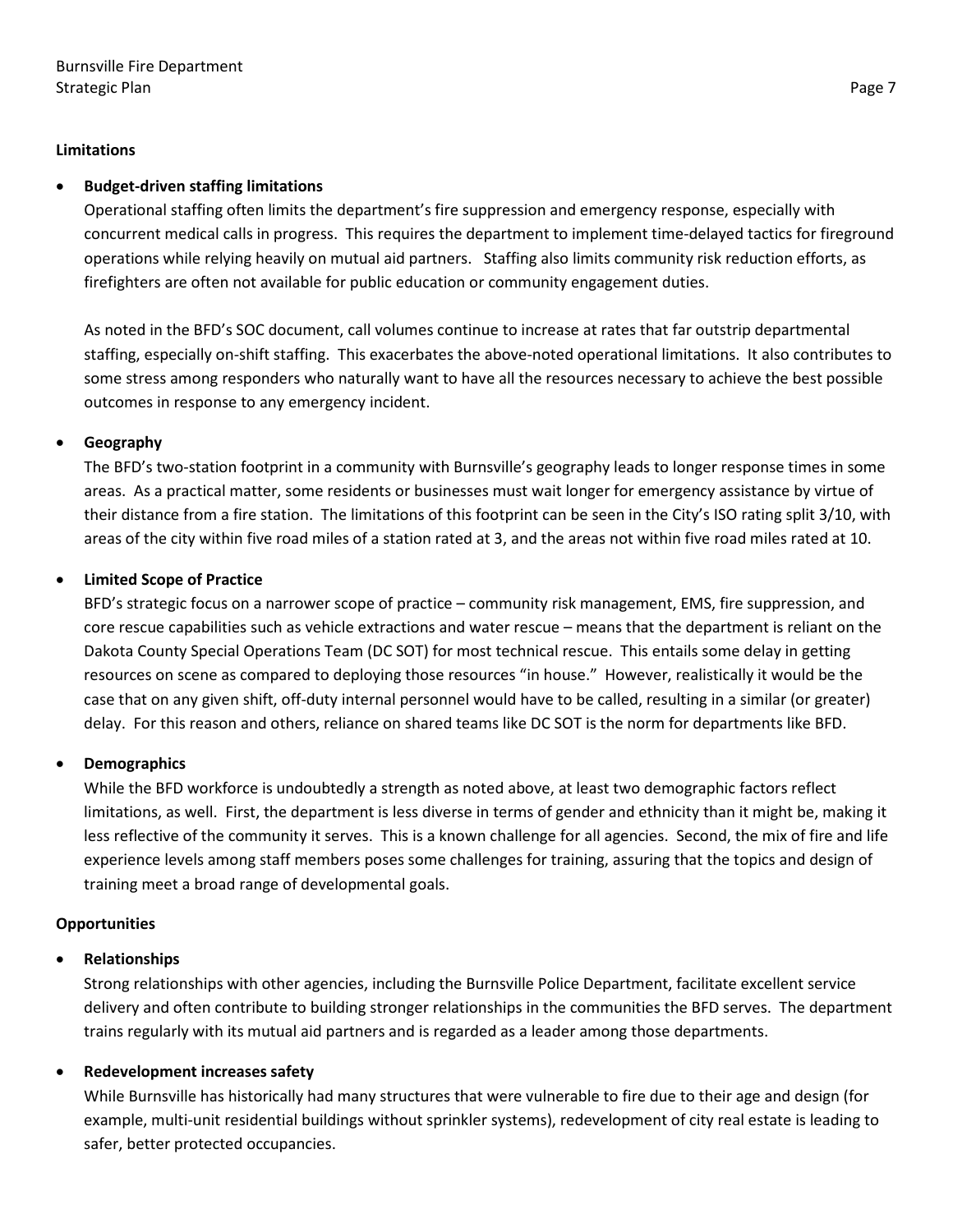#### • **Civic support**

The Burnsville Fire Department can pursue its mission in part due to a consistently supportive City Council that values public safety as well as the community risk reduction and community development efforts of the department.

#### **Threats**

#### • **Recruitment challenges**

The Burnsville Fire Department is not immune from nationwide challenges recruiting qualified candidates eager to do the work. Thus far hiring efforts have been successful, but the department must plan for increasing challenges in this area, particularly given BFD's commitment to diversify a highly capable workforce.

#### • **Health care system limitations, especially for mental and behavioral health**

Many of BFD's EMS calls are primarily or entirely related to behavioral or mental health. Too often, after BFD personnel safely treat and transport these patients, resources are not available to address the underlying problems that give rise to the emergencies. These systemic gaps pose an existential challenge for BFD's mission to *provide efficient and effective… (medical) services… of the highest quality.*

#### • **Occupancies without sprinklers**

Historically in Burnsville, approximately half of fires occur in multi-family residential buildings. While redevelopment represents an opportunity to enhance safety, Burnsville is still home to many apartment buildings that do not have fire sprinkler systems. Those systems would otherwise protect residents and property, so buildings are inherently less safe without them.

#### • **Diverse needs for community risk reduction services**

The diversity of the City of Burnsville is in nearly every respect a strength, contributing to community vitality and the richness of life, and affording opportunities for members of all communities to thrive in Burnsville. This is especially true for the immigrant communities and individuals who now call Burnsville home. The Department and its people genuinely feel proud and delighted to serve these communities. At the same time, community risk reduction requires cooperation and even partnership with multiple stakeholders. For example, a fire stop or smoke alarm can save a lives only after being installed in a home. They do no good at all on a fire department shelf. Some residents are not yet comfortable working with a government entity to take such steps. Without due care, language barriers might likewise hamper these important interactions. The BFD is committed to providing services in a culturally competent way, and to continuing to build the relationships necessary to effectively serve all members of the Burnsville Community. Doing so sometimes presents real but surmountable challenges.

The strategic initiatives framed in the following section are intended to guide the actions that will help BFD pursue its mission in light of the strategic factors described above.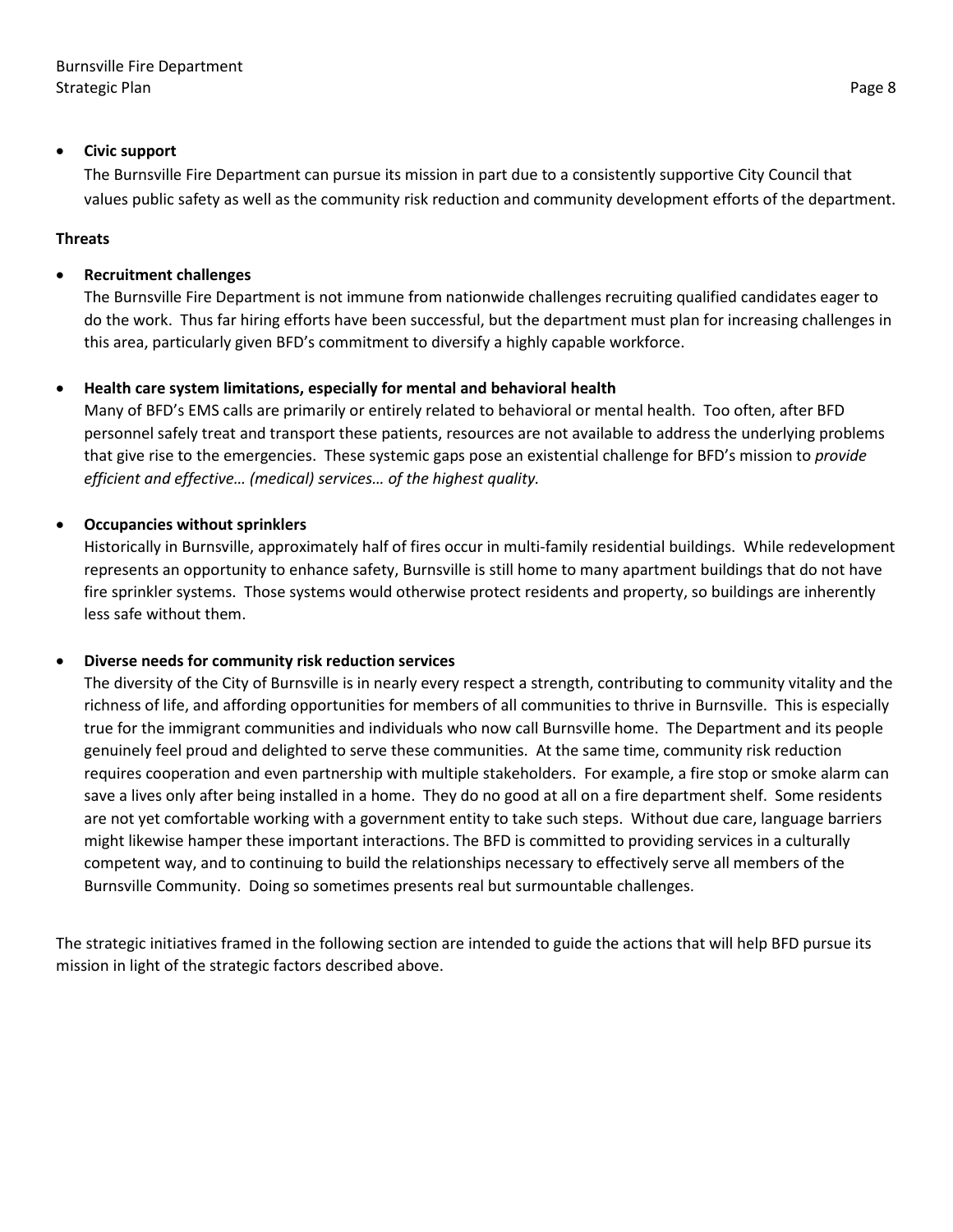# Strategic Objectives and Initiatives

<span id="page-8-0"></span>The Burnsville Fire Department is committed to deep professionalism: to delivering the highest quality of service with attention to integrity, effective communication, collaboration, and continuous improvement. Delivering on this commitment requires ongoing investment; it pays off directly in terms of lives and property saved, risks averted, and problems addressed. Indirect benefits include the contribution of public safety to community vitality and lower costs to the public from efficient delivery of services and sound risk management. Given the day-to-day demands on the department, resources for pursuing strategic initiatives are inherently limited. Thus, the determination of *what to do* – or what to do *first* – and *how to do it* are core strategic considerations.

The Organizational Improvement Committee used the following principles for selecting and framing strategic initiatives. Every strategic initiative is to be:

- Oriented toward achieving the mission of the BFD.
- Supportive of a culture of high performance and mutual support.
- Established at an appropriate scope and scale for available resources.
- Data-driven in its intent, and in its implementation.
- Feasible, based on measurable or clearly observable outcomes.
- Supported by outside funding when possible.

Each initiative will be further developed into project plans and assigned to teams, with leadership accountable for implementation.

The Burnsville Fire Department will pursue the following strategic initiatives in the next 2-3 years.

#### 1. **Mental Health Care System Innovation**

BFD will lead and partner with other agencies and entities to improve the way that patients are cared for after BFD's emergency care. This is by far the most ambitious of the strategic initiatives and will require the development and enhancement of multiple institutional relationships for its realization. Given the current set of challenges, the potential benefit to the community is likewise enormous.

#### 2. **Enhanced On-shift Staffing**

Strive to increase staffing even in light of the City's fiscal limitations and consistent with a shared commitment to cost containment.

#### 3. **Multifaceted Community Risk Reduction**

BFD will investigate and pursue improvements likely to achieve measurable gains in community safety. Areas for improvement likely include:

- a. Public health community risk reduction, through creative interventions.
- b. Fully developing online programs and resources for public education and community risk reduction.
- c. Focusing education services on those likely to inadvertently start fires.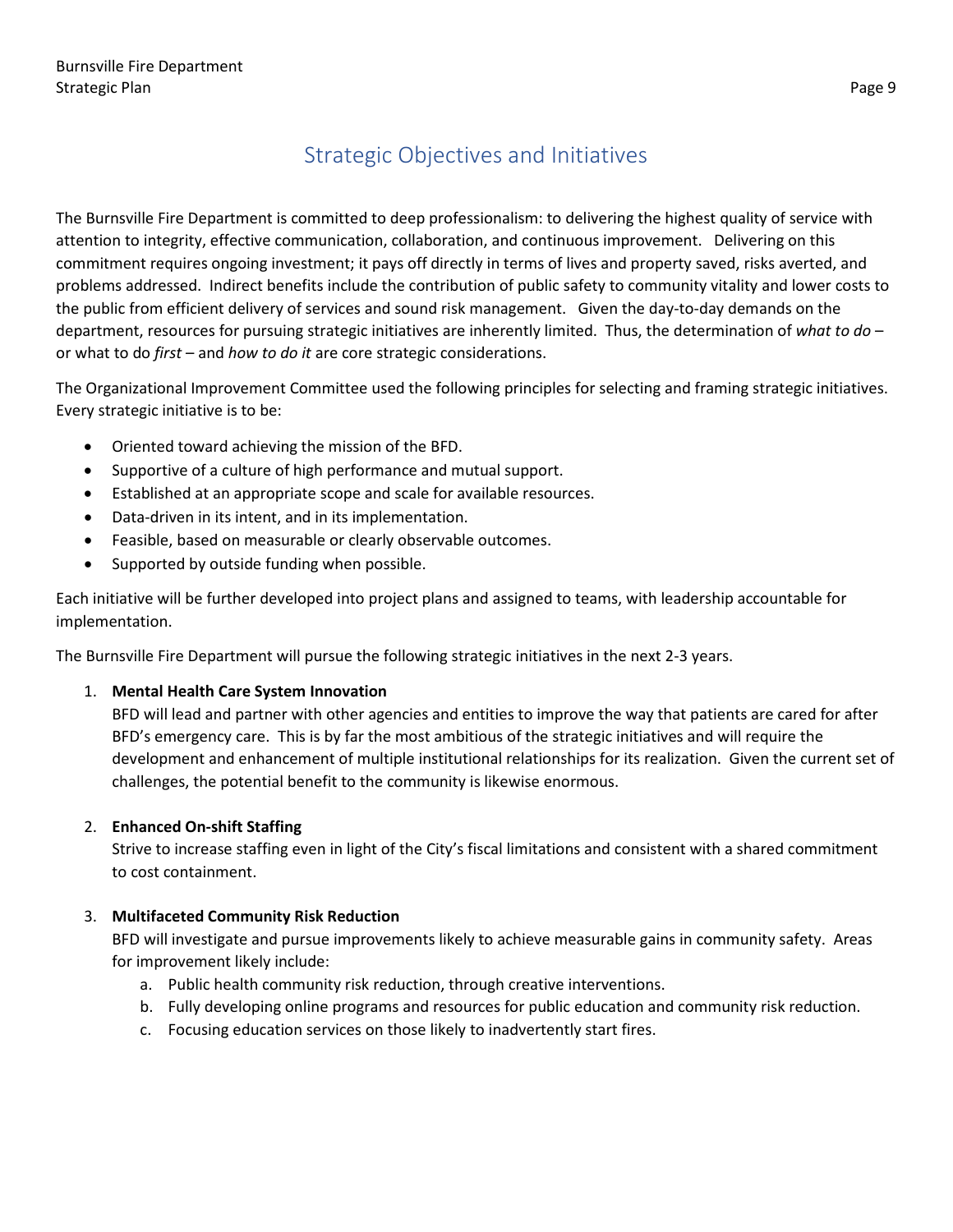#### 4. **Continuous Improvement of Operations**

BFD will engage operational leaders at all levels to identify and implement small and larger changes that improve the effectiveness and efficiency of operations. Ideas include:

- a. Tactics and practices for more rapid response to fire calls in cross-staffed scenarios.
- b. Improved integration of Community Risk Reduction and Operations personnel.

#### 5. **Enhancements to Firefighter Wellness Practices**

BFD will continue to pursue its commitment to comprehensive firefighter wellness, including fitness and especially cardiac health, cancer risk reduction, and mental health.

Each of these is described in terms of overall objectives and high-level tasks. Full project plans with teams, timelines, milestones, and performance indicators will be developed as the first stage of implementing this strategic plan.

These initiatives are framed to be flexible; most include key decisions that will affect how the initiatives are to be pursued. This uncertainty is intentional; our aim is to continue to learn throughout implementation of our plans, and to adjust course based on that learning. Moreover, the department recognizes a high level of dependency on outside factors for the achievement of many objectives: this may include funding, as well as cooperation from other stakeholders. For these reasons, flexibility is a built-in feature of this strategic plan.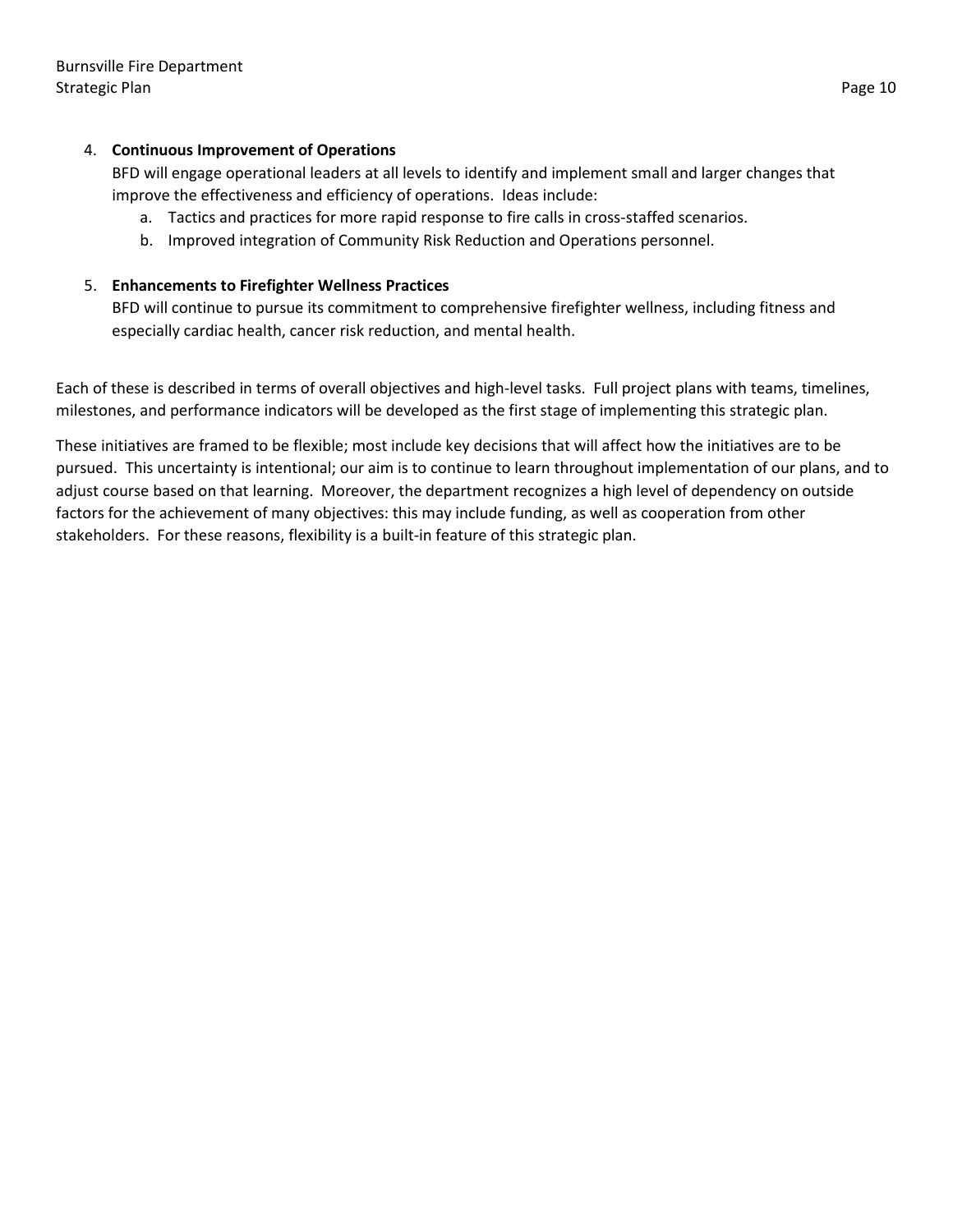#### <span id="page-10-0"></span>Initiative 1: Mental Health Care System Innovation

#### Overall Objective:

Our current health care delivery systems fail too many patients who need help with mental and behavioral health. This, in turn, leads many of these same patients – community members – to repeatedly call 911 when they are in crisis. No single entity can effectively address this challenge, but by working together, multiple agencies and institutions can make a difference. One critical factor in engaging these players is leadership to convene and coordinate a process of thoughtful research, planning, and productive change.

BFD will attempt to function as a leader in a multilateral effort to improve the delivery of mental health care services, with the goal of impacting outcomes for patients who seek emergency medical care (or would otherwise have done so, were it not for the changes that this group implements). Key measures of success will include patient outcomes and reduction in utilization of EMS services for recurring behavioral health issues.

Major tasks:

- a. Define the problem and the stakeholders involved.
- b. Engage stakeholders in a situation summary and visioning process.
- c. Define a clear vision for more effective regional health care to meet emergent, acute, and chronic care needs.
- d. Seek funding and other necessary resources.
- e. Research and learn from examples.
- f. Develop plans for desired changes.
- g. Implement any changes within BFD; support other entities in implementing changes as appropriate.
- h. Measure and communicate success.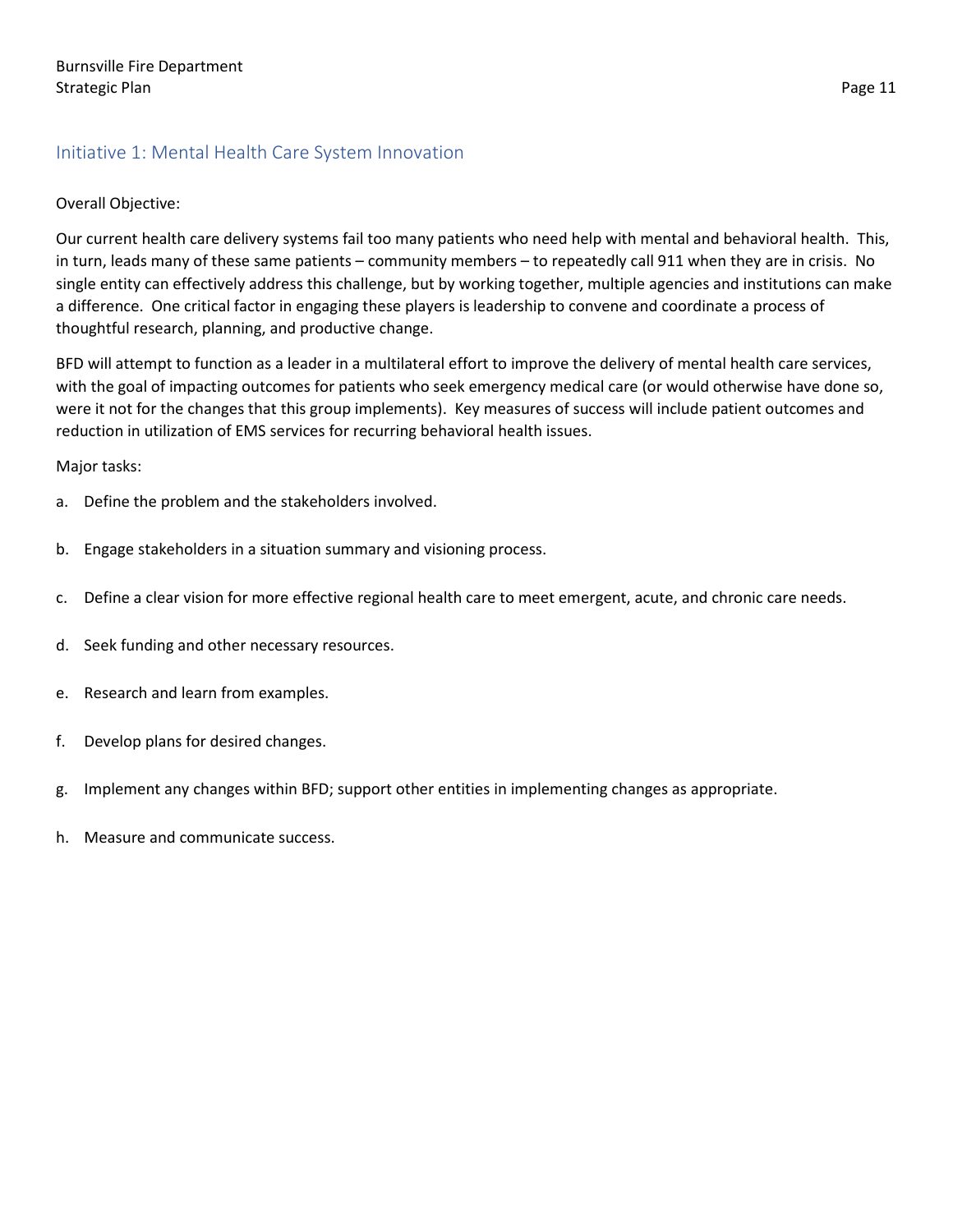#### <span id="page-11-0"></span>Initiative 2: Enhanced Staffing

#### Overall Objective:

Achieving the mission of the BFD in the City's "moments of truth" requires adequate staffing. The Department relies on highly professional employees, sound practices, and excellent equipment to assure the best response possible consistent with employee safety. Additional staffing has the potential to improve response outcomes while contributing to firefighter safety on-scene and firefighter wellness overall. Needs are quantified in the BFD's Standards of Cover document.

The City of Burnsville will continue to operate in a manner consistent with fiscal restraint. Even within this environment, the BFD will seek to increase staffing first to increase the percentage of time in which the City is covered above minimum staffing levels (and the corresponding overtime demands required to remain at minimums) and then to increase staffing levels primarily to allow for a more effective fire suppression response.

#### Major Tasks:

The major tasks associated with this initiative remain to be determined. The Department continues to make use of available grant funding for all aspects of operations and will continue to engage with the City's overall budgeting processes to secure the best available funding for human resources.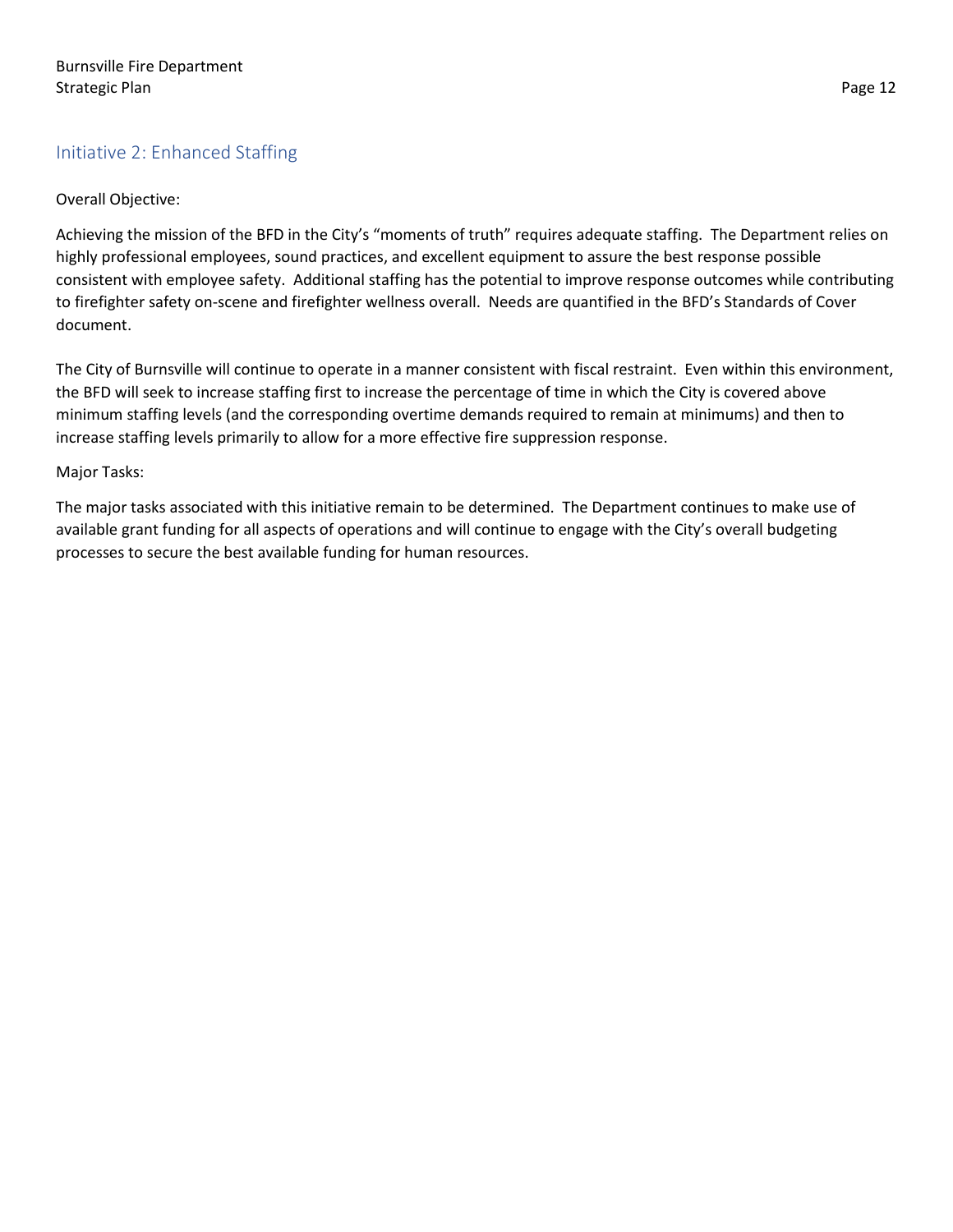#### <span id="page-12-0"></span>Initiative 3: Multifaceted Community Risk Reduction

#### Overall Objective:

Use sound data and research to identify and define opportunities to improve community health and safety through targeted risk reduction efforts and implement programs to achieve those goals. Current thinking suggests three potential areas for feasible programs that could deliver high impact:

- Community health risk reduction through direct intervention on a flexible basis, e.g., using personnel on light duty. This eliminates the overhead of more formal "Community Paramedicine" programs but seeks some of the same benefits in a way that aligns better with BFD's operations and staffing.
- Building on current (limited) efforts to create social media-driven resources and programs for community risk reduction.
- Targeting populations shown to be more likely to start fires accidentally with education to raise awareness and persuade these individuals to avoid risky behavior (e.g., smoking alone while intoxicated).

#### Major tasks:

- a. Research to define, quantify, and prioritize opportunities. Secure funding and necessary resources as appropriate.
- b. Engage with community health care partners to explore the nature and feasibility of a structured, flexible program to intervene with patients/residents to improve health outcomes.
- c. Secure and engage resources for online efforts. This may also involve collaboration with the City, or with other agencies.
- d. Develop and launch relevant programs.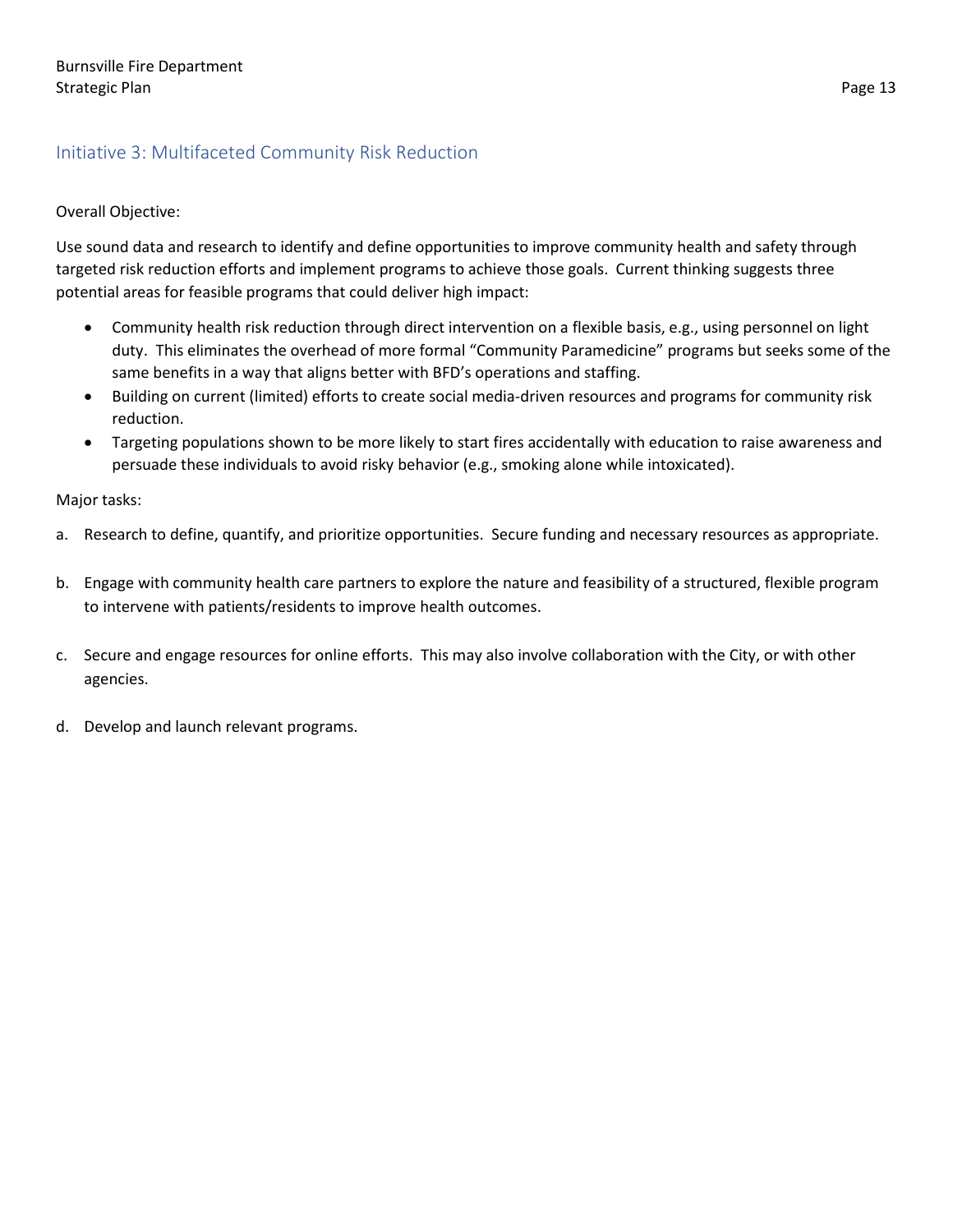#### <span id="page-13-0"></span>Initiative 4: Continuous Improvement of Operations

#### Overall Objective:

Continue to identify and implement measures that result in more effective and efficient emergency response, especially with respect to fire suppression. One idea cited as a potential area for improvement includes very tactical changes to how firefighters transition from medical to fire apparatus when responding to calls. This is but one example of potential changes that can be identified, studied, and implemented. The transition to a new station will provide many opportunities for operational improvements. These changes will require creative thought and the implementation of new practices throughout the organization.

A second area for development includes better integration of community risk reduction and fire suppression personnel. Fire inspections are conducted by dedicated firefighters who are also called on to respond to larger incidents. Including these team members in more training, especially across multiple shifts, has the potential to increase firefighter safety and efficacy during real fire response. By the same token, on-shift firefighters conduct pre-plan occupancy visits, and must be able to identify fire safety issues in those premises. Firefighters also participate in *ad hoc* and planned community education events. There may be opportunities to increase their effectiveness in these community risk reduction functions through training, as well.

Major tasks:

- a. Convene company officers, community risk reduction personnel, and on-duty crews in structured discussions to identify opportunities for improvement.
- b. Assign team members to:
	- a. Observe operations in light of identified potential improvements.
	- b. Research other agencies or otherwise seek learning from outside the department.
- c. Use the OIC as a forum for to capture, study, and lead in implementing desired changes. Authority flows through the chain of command. Teams and individuals across the department will be involved in generating ideas, refining plans, and implementing changes.
- d. Assess impact of changes and adjust, as necessary.